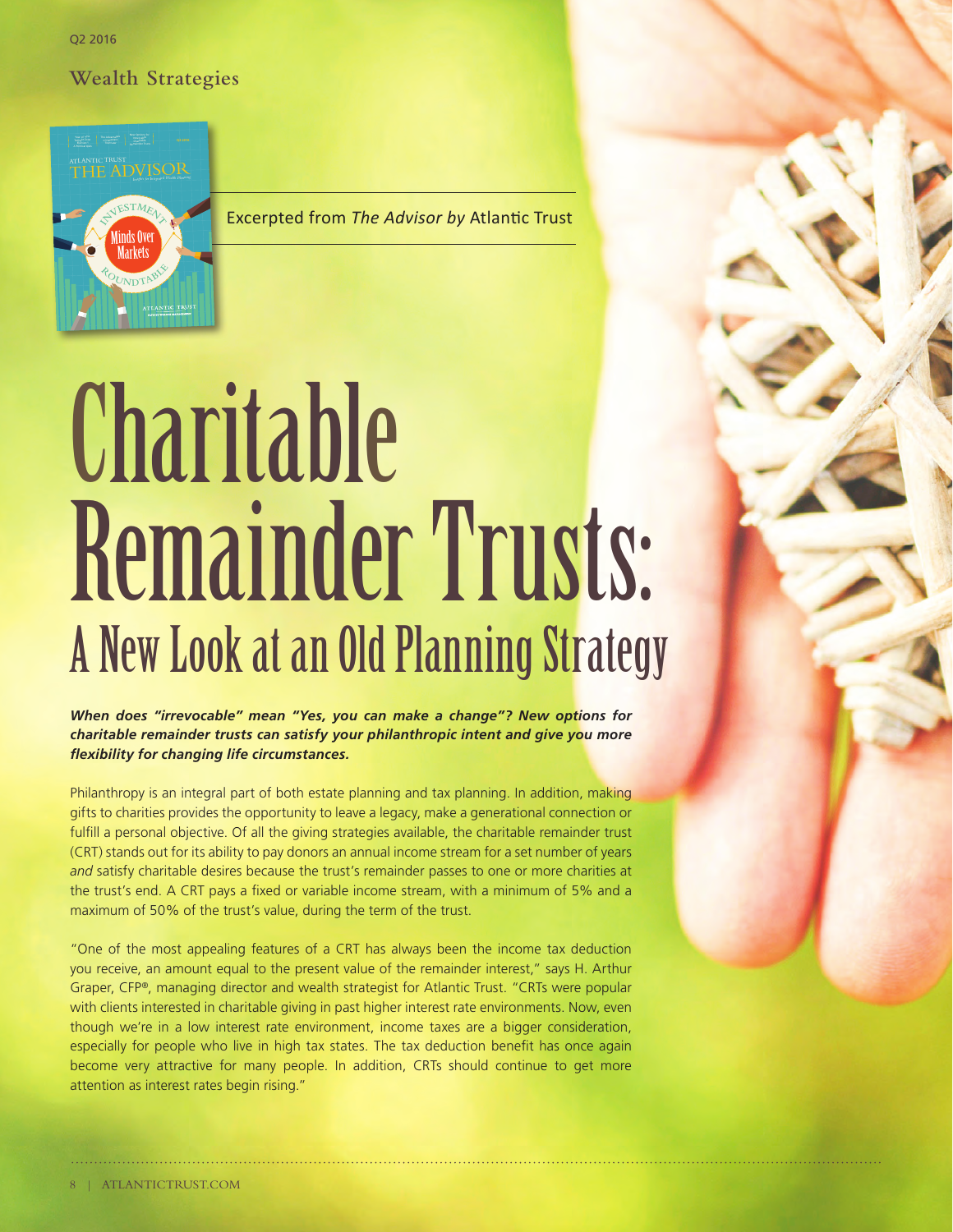

## What About When a CRT No Longer "Fits"?

Sometimes, even with the initial best intentions for setting up a CRT, it makes good sense to re-examine the CRT's purpose and impact on the client's financial situation *today*, says Graper. "A CRT usually spans decades of clients' lives. Taking a fresh look is asking the question, 'If we could have a do-over on this CRT, what would we do differently?' A client's life can change dramatically in 10 years, for example, especially in regard to beneficiaries. So, you have an inflexible trust—remember that a CRT is irrevocable and its terms can't be changed—with naturally occurring changes in a client's life, resulting in a possible misalignment."

Until fairly recently, clients with CRTs had only two options: stay the course or exit the trust. Exiting, or terminating the trust, is typically a court-driven process in which the trust donor splits the assets

in the trust with the remaindermen based on an IRS formula. This option involves attorney fees and court time, not particularly attractive to many clients, although the sale proceeds are taxed at capital gains rates rather than ordinary income rates.

Now, a relatively new technique—a CRT Rollover—offers new options to clients who might be better served by a different type of trust than what they originally established, primarily because of three drivers: fresh thinking in their later years on how loved ones will be taken care of financially, perhaps wishing to add children or a spouse as an income beneficiary; deferring taxable income, such as can be done by moving from a standard CRT to a type of trust called a Net Income Make-Up Charitable Remainder Unitrust (NIMCRUT); and fixing underperforming NIMCRUTs.

## Comparison of CRT Options for a 6% CRUT, 21 Years of Life Expectancy

|                                        | <b>NO ACTION1</b>                     | SELL <sup>2</sup>                           | <b>TERMINATE<sup>3</sup></b>          |
|----------------------------------------|---------------------------------------|---------------------------------------------|---------------------------------------|
| <b>Gross Proceeds</b><br>Fees<br>Taxes | \$1,012,894<br>Unknown<br>(\$235.498) | \$1,200,000<br>$($ \$84,000)<br>(\$223,200) | \$999.191<br>Unknown<br>( \$199, 838) |
| <b>Net, After-Tax Proceeds</b>         | \$777.396                             | \$892,800                                   | \$799.353                             |
|                                        |                                       |                                             |                                       |

**Loss From No Action: ( Loss from Termination: (\$93,447) or -11.7%**

- 1 *Does not include trustee, administration or similar fees.*
- 2 *Includes all associated fees.*
- 3 *Does not include fees associated with termination. Calculated using Estate Planner module of ONESOURCE Trust & Estate Administration.*

*Source: Sterling Foundation Management LLC.*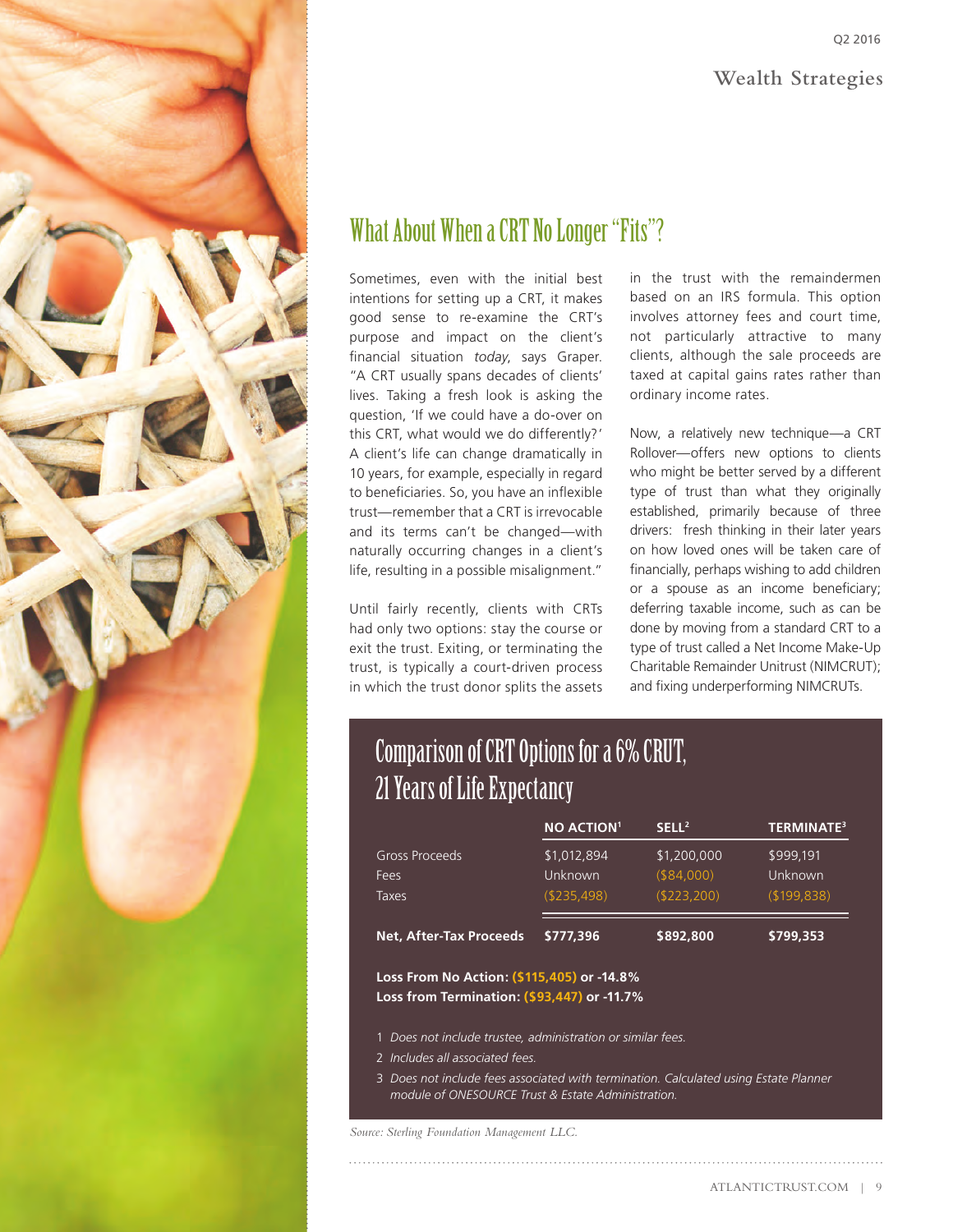#### **Wealth Strategies**

In addition, says Evan Unzelman, president of Sterling Foundation Management LLC, "Clients today are demanding liquidity in *many* aspects of their financial lives. That ranges from daily trading of real estate investment trusts to mutual funds to retirement funds accessible through early withdrawals. In the world of trusts, most *living* trusts are revocable or changeable. But with an irrevocable CRT, it's always been viewed as 'for life,' primarily because a CRT's permanence is rooted in the fact that, to qualify for special tax treatment, a CRT must be irrevocable. However, that understanding of CRTs is beginning to change, as clients and advisors alike realize that illiquidity has been an institutional, rather than a fundamental, necessity. We're seeing more clients express an interest in getting beyond the CRT lifetime lockup."

### Benefits of Two CRT "Do-Over" Options

A **rollover strategy** can be right for clients who wish to change the terms of a CRT. The rollover itself is "mechanically" always the same: Clients use ownership in a current CRT to form a new CRT that better aligns with their life situation *(see Case Study on next page)*. "It's not *changing* the existing CRT, but it is a blank slate and a fresh start with a new CRT," says Unzelman. "Perhaps the most important point about the rollover is that it should be done in the context of a review of the client's philanthropic intent and current life situation. The vast majority of clients with CRTs have little idea what they own. Clients' other capital assets—stocks, bonds, real estate holdings—typically get an annual, if not much more frequent, review to make sure the assets are still working for them. The CRT as a capital asset is often overlooked, in part because for many clients it was set up years ago."

A second option for a trust that no longer "fits" is **sale of the income stream**, which can be an attractive option in terms of maximizing the cash that the donor can receive. "In our experience,

# Selling a CRT Income Interest: What You Need to Know

#### **1. What authority allows sale of a lead interest in a CRT?**

An income interest in a trust is generally an asset under state law and is therefore salable under state law in the same manner as other such assets.

#### **2. Is there a recapture of the initial tax deduction taken by the grantor?**

No. The seller of an income interest sells only his or her income interest—the portion of the trust value not given to charity. A qualified charity remains, whether named specifically or as to a class, as the remainder beneficiary.

**3. Are there age requirements or restrictions?** 

No. A person of any age can sell an interest. The younger the person, the longer the life expectancy and, therefore, everything else being equal, the greater the value of the income interest.

#### **4. What if the trust owns illiquid assets?**

These assets need to be reviewed on a case-by-case basis. They're not necessarily a barrier to a sale.

#### **5. Who is an ideal buyer for an income interest?**

The ideal buyers of a CRT income stream have the following characteristics, among others: They have large net worth with good liquidity, are able to tie up a significant sum for a potentially long time in an illiquid asset, may have various tax attributes such as NOLs and loss carry-forwards and are able to withstand the potential sudden drop in the value of their investment to zero in the event of a premature death of a measuring life. Perhaps most importantly, they have an understanding of and appreciation for philanthropy.

*Source: Sterling Foundation Management LLC.*